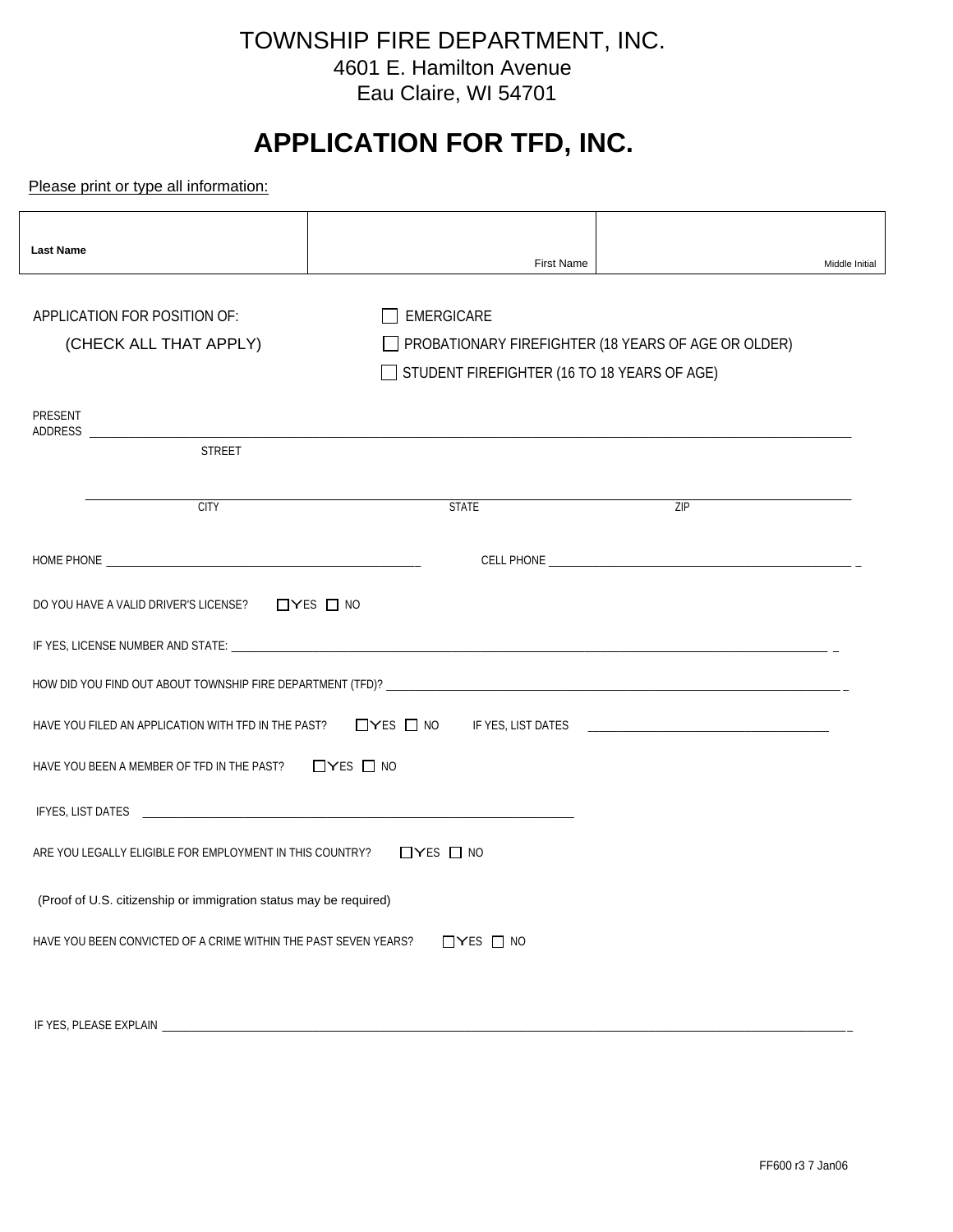EDUCATION AND TRAINING

NAME AND LOCATION OF HIGH SCHOOL ATTENDED \_

If YOU DID NOT COMPLETE HIGH SCHOOL, DO YOU HAVE A GED EQUIVALENCY?  $\Box$  YES  $\Box$  NO

TRAINING BEYOND HIGH SCHOOL - College, University, or other schools you have attended.

| <b>LOCATION</b><br><b>NAME</b><br>. ANU ' | TENDED<br>DAT<br>the contract of the contract of the contract of the contract of the contract of the contract of the contract of | <b>CREDITS</b><br>$\sim$ $\sim$ $\sim$ | <b>NJOR FIELD</b><br><b>MA</b> | GPA | <b>DEGREE</b> |
|-------------------------------------------|----------------------------------------------------------------------------------------------------------------------------------|----------------------------------------|--------------------------------|-----|---------------|
|                                           | <b>FROM</b><br>-<br>л.                                                                                                           | EARNED                                 |                                |     | EARNED        |

Describe any education or training you have had which is not covered above, correspondence courses, service schools, in-service training, or volunteer work which you feel is relevant to the position or positions for which you are applying. Also, include relevant licenses or certificates. Be specific.

Please list any organization to which you belong or have belonged and any honors or awards you have received that you regard as relevant to the position or positions for which you are applying.

#### WORK EXPERIENCE

Provide a complete description of your past work experience. Start with your most recent job. Be specific. INCLUDE SERVICE IN THE ARMED FORCES. Indicate any changes in your job title under the same employer as a separate position.

| Employer                     | Kind of Business   | Location (City and State) |     |
|------------------------------|--------------------|---------------------------|-----|
| Your Title                   | Reason for Leaving | Dates Employed            |     |
|                              |                    | From:                     | To: |
| Please list your job duties. |                    |                           |     |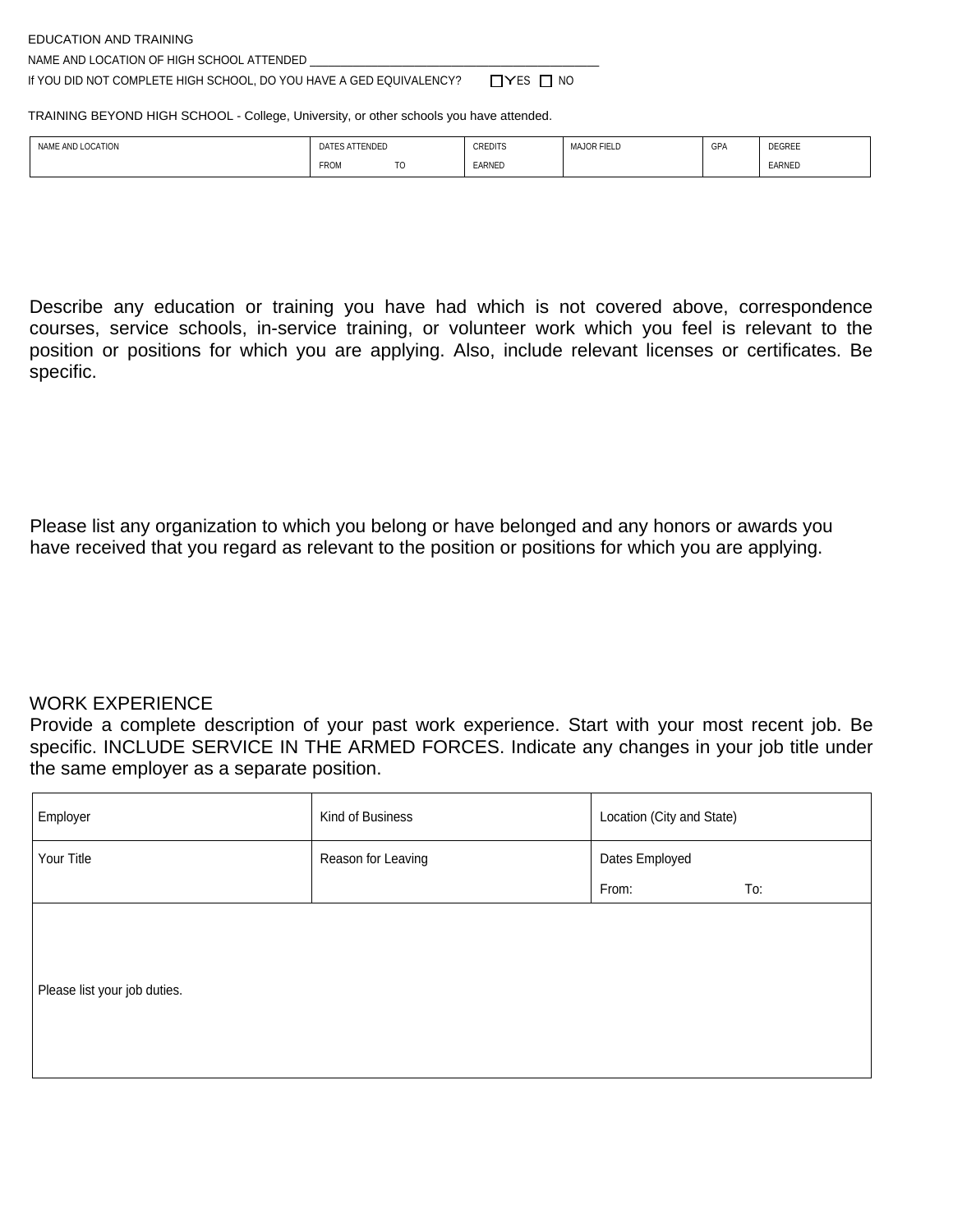| Employer                               | Kind of Business   | Location (City and<br>State) |     |
|----------------------------------------|--------------------|------------------------------|-----|
| Your Title                             | Reason for Leaving | Dates Employed               |     |
|                                        |                    | From:                        | To: |
| $\sim$<br>Please list your job duties. |                    |                              |     |

| Employer                     | Kind of Business   | Location (City and State) |     |
|------------------------------|--------------------|---------------------------|-----|
| Your Title                   | Reason for Leaving | Dates Employed            |     |
|                              |                    | From:                     | To: |
| Please list your job duties. |                    |                           |     |

**If yes, please explain.** 

#### **MAY WE COMMUNICATE WITH YOUR PRESENT/PAST EMPLOYER?** THES TWO

#### **DO YOU HAVE ANY LIMITATIONS THAT WOULD NOT ALLOW YOU TO PERFORM IN THE POSTION OR**

| POSITIONS FOR WHICH YOU ARE APPLYING? $\Box$ YES $\Box$ NO |  |
|------------------------------------------------------------|--|
|------------------------------------------------------------|--|

### **REFERENCES (Please do not include employers or relatives)**

| <b>NAME</b> | <b>ADDRESS</b> | <b>PHONE</b> |
|-------------|----------------|--------------|
| <b>NAME</b> | <b>ADDRESS</b> | <b>PHONE</b> |
| <b>NAME</b> | <b>ADDRESS</b> | <b>PHONE</b> |